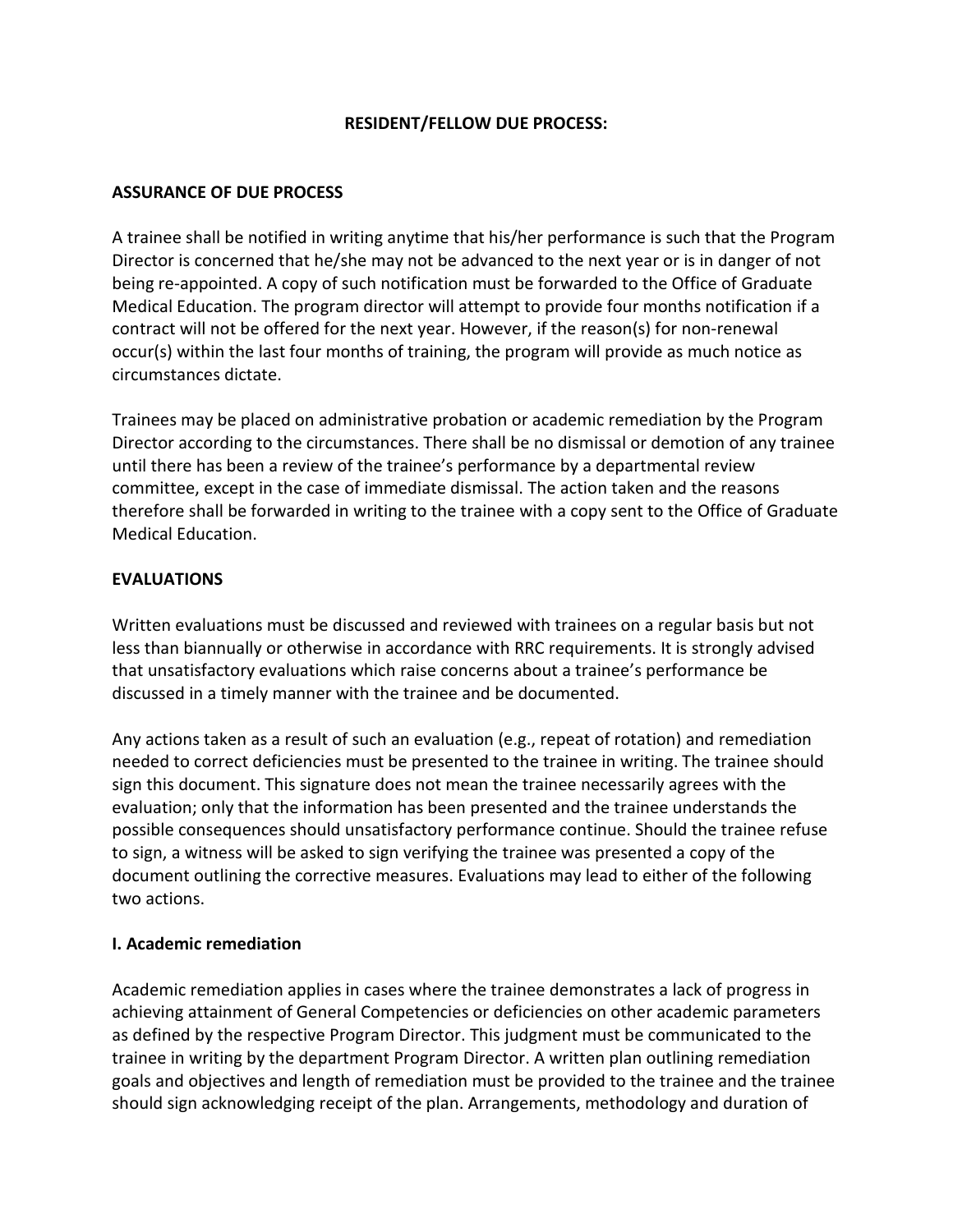remediation are left to the discretion of the Program Director. It is advisable that a faculty member be assigned to advise the trainee during the remediation period. Academic remediation should be for a length of time sufficient to assess adequate performance and should be monitored by regular reviews. The Program Director must provide periodic written feedback to the trainee regarding whether remedial efforts are effective. Failure to demonstrate improvement by the end of the remediation period(s) would constitute grounds for administrative probation or non-renewal of contract.

# **II. Administrative probation (non-academic)**

Administrative probation applies when the trainee fails to meet or satisfactorily remediate academic, clinical or other responsibilities deemed required and appropriate by the affiliated hospitals or by the trainee's Program Director. A written plan outlining corrective measures and objectives must be provided to the trainee and the trainee should sign acknowledging receipt of the plan. Recurrent failure to successfully complete program requirements by the end of the administrative probationary period could constitute grounds for dismissal or non-renewal of contract. In the case of a resident placed on administrative probation the affiliated institutions must be notified of the trainee's status according to the policy outlined under the section on Notification and Reporting.

# **Dismissal of trainees**

Failure to perform the normal duties of the residency or fellowship, comply with JCESOM policies and procedures, departmental rules and regulations, conduct oneself in a professional manner or to comply with rules and regulations of affiliated institutions, constitute sufficient cause for disciplinary action, which may include dismissal.

If a resident is dismissed from a residency program they will be removed from the payroll effective as of the date of the letter. If the resident appeals the dismissal and is reinstated they will be entitled to back pay for the period involved.

# **Immediate dismissal**

Immediate dismissal of a trainee, without a probationary period, may occur when any of the following are involved:

- 1) Criminal activity,
- 2) Consistent failure to comply with policies and procedures,
- 3) A distinct threat to patient care
- 4) Unethical conduct
- 5) Violation of terms of contract.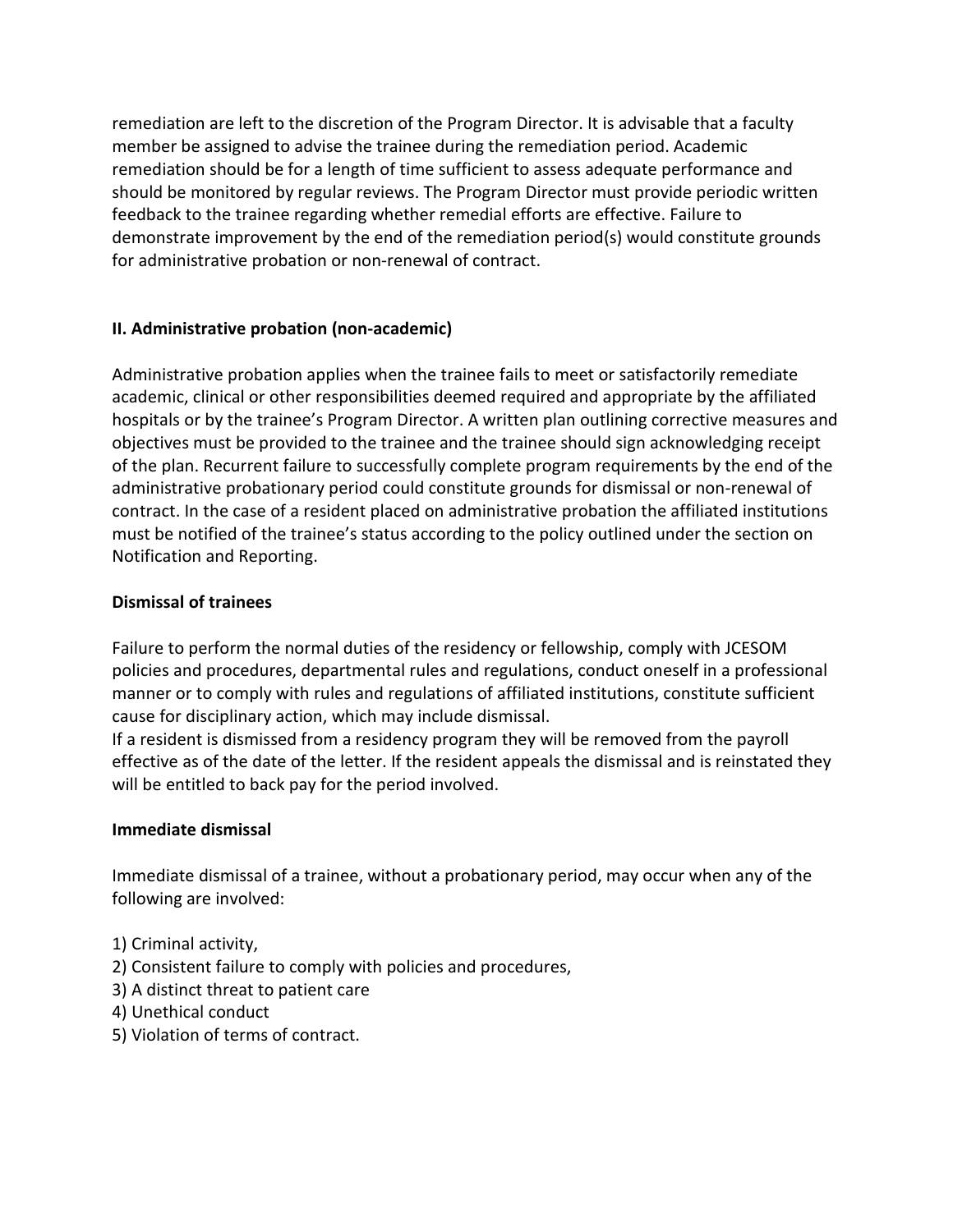A determination of this kind must be immediately reported to the Medical Directors or their designees at affiliated institutions on a confidential basis as indicated below. Notification must also be made to the medical school's Office of Risk Management.

## **Notification: reporting**

In an effort to balance the proper interests of the affiliated institution(s), the training program and the trainee, the policy outlined below is to be followed. If a Program Director determines that performance of a trainee does not jeopardize the safety of patients, family members, visitors or staff, and does not impair quality of care, reporting to the institution(s) to which the trainee is assigned is not required.

## **Institutional Reporting**

Administrative probations must be promptly reported confidentially and in writing to the Medical Director of each affiliated institution.

Further, whether the threshold for administrative probation is reached or not, if at any time a trainee's performance causes or is likely to cause harm to patients, family members, visitors or staff, the Program Director shall provide prompt written, confidential notification of such to the Senior Associate Dean for Graduate Medical Education, the Designated Institutional Officer and each hospital Medical Director using the following guideline:

A brief statement of the trainee's in ability to:

- 1. Function within a hospital setting;
- 2. Perform the expected clinical duties in a safe manner;

The notification should also specify any other limitations as determined by the Program Director and outline the general plan for correction and the anticipated length of time involved.

Upon receipt of a report to the medical directors, the institutions assume the responsibility to treat the information confidentially, prudently, sensitively and in a manner which is neither prejudicial to the trainee nor detrimental to the program's attempts to resolve the problems(s). To the extent possible, institutions will support the program's actions in ways that Program Directors regard as likely to be helpful. When the performance problem is corrected, the Program Director will promptly so report to the institutions and the Senior Associate Dean for Graduate Medical Education. Documentation is essential.

# **State Board Reporting**

The importance of protecting the public by ensuring high standards of medical practice and professional conduct are matters deserving of everyone's serious attention. With some